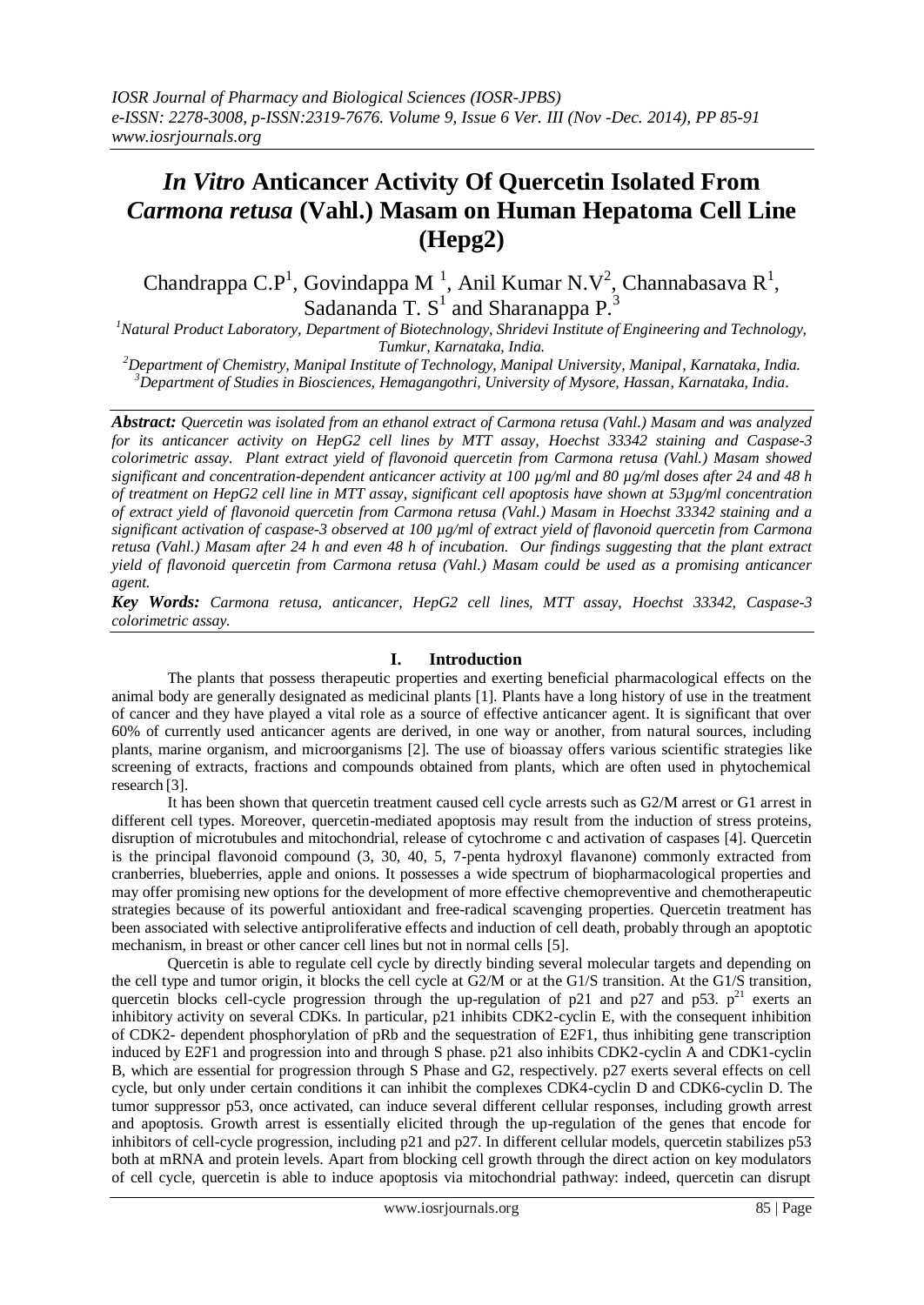MMP (Mitochondrial Membrane Potential), which inturn provokes the release of cytochrome c in the cytoplasm, a phenomenon that activates multiple caspases, such as caspase-3 and -7 [6]. The overall effects of quercetin on molecular events of the cell cycle are shown in Fig 1.

Apoptosis is a physiologic intracellular process involving a well-ordered signaling pathway that leads to cell death and clearance of the dead cells by neighboring phagocytes, without inflammation. Cytotoxic druginduced damage to the cells, especially in the DNA, triggers apoptosis through two signaling mechanisms, the activation and release of mitochondrial pro-apoptotic proteins known as caspases under the control of a Bcl-2 family of proteins or up- regulated expression of pro-apoptotic receptors on cancer cells, whose subsequent interaction with their legends activates apoptotic signaling pathways. These receptors include the Fas (also called APO-1 or CD95) and TNF (Tumor Necrosis Factor - related apoptosis-inducing ligands (TRAIL) receptors [7].

Literature survey is suggesting that there is no any report on the effects of quercetin isolated from *Carmona retusa* and number of liver cancer cases is reported in India [8]. Hence, it is aimed to be evaluating the anticancer activity of extract yield of flavonoid quercetin from *Carmona retusa* on HepG2 cell line in our study.

# **II. Materials And Methods**

#### **2.1 Plant Material**

.

Fresh stem of *Carmona retusa* was collected from Hemagangothri Campus, Hassan district of Karnataka, India. The collected plant was authenticated with herbarium, Government Ayurvedic College, Mysore, India and Department of Studies in Botany, University of Mysore, Mysore. The collected stem was cleaned with deionized water and dried under shade for two weeks at room temperature  $(26\pm2°C)$ . Dried stem was grounded and filtered using 0.3mm mesh

## **2.2 Preparation Of Sample**

Solvent system used for the extraction was ethanol. Flask extraction procedure was adapted for extraction. 25g of the powdered stem sample was soaked in the conical flask containing solvent, wrapped with aluminum foil and placed in shaker for 48h at 120-130 rpm. After 48h, the extract was filtered using Whatman filter paper No 1. Concentrated the solvent extract in an air circulating oven at 54°C until total dryness for one week. Dried extract was subjected for separation of quercetin by repeated column and thin layer chromatography. The separated compound was subjected to High Performance Liquid Chromatography (HPLC) with the standard quercetin [9].

#### **2.3. Chemicals And Instruments**

MTT [3-(4, 5-dimethylthiazol-2-yl)-2,5-diphenyl tetrazolium bromide], Dulbecco's Modified Eagle Medium), DMSO, doxorubicin, Hoechst 33342 (2'-[4-ethoxyphenyl]-5-[4-methyl-1-piperazinyl]-2,5'-bi-1Hbenzimidazoletrihydrochloride trihydrate), human hepatoma cell lines (HepG2), cell lysis buffer, 1X assay buffer, Caspase-3 Substrate (Ac-DEVD-pNA), pNA standard and florescent microscope.

#### **2.4 Mtt Assay**

MTT [3-(4, 5-dimethylthiazol-2-yl)-2,5-diphenyl tetrazolium bromide] based cytotoxicity assay was first described by Mosmann in 1983[10]. This colorimetric assay is depends on the ability of a mitochondrial dehydrogenase enzyme of viable cells to cleave the tetrazolium rings of the pale yellow MTT and form dark blue formazan crystals which is largely impermeable to cell membranes, thus resulting in its accumulation within healthy cells. The number of surviving cells is directly proportional to the level of the formazan product created [11].

Plant extract yield of flavonoid quercetin from *Carmona retusa* have prepared in the following concentrations (triplicates for 24 h and 48 h were set for each concentration), (1)  $100\mu$ g, (2) 80  $\mu$ g, (3) 60  $\mu$ g, (4) 40 µg, (5) 20 µg, (6) 10 µg, (7) 5 µg, (8) positive control (doxorubicin- 50 µg) (9), vehicle control -5% DMSO and (10) media control.

## **2.5 Hoechst 33342 Staining**

Hoechst stains are part of a family of blue fluorescent dyes used to stain DNA [12, 13]. Hoechst 33342(2'-[4-ethoxyphenyl]-5-[4-methyl-1-piperazinyl]-2,5'-bi-1H-benzimidazoletrihydro chloride trihydrate) is a cell-permeable DNA stain that is excited by ultraviolet light and emits blue fluorescence at 460 to 490nm. Hoechst 33342 binds preferentially to adenine-thymine (A-T) regions of DNA. This stain binds into the minor groove of DNA and exhibits distinct fluorescence emission spectra that are dependent on dye: base pair ratios. Hoechst 33342 is used for specifically staining the nuclei of living or fixed cells and tissues. This stain is commonly used in combination with 5-bromo-2'-deoxyuridine (BrdU) labeling to distinguish the compact chromatin of apoptotic nuclei, to identify replicating cells and to sort cells based on their DNA content [14].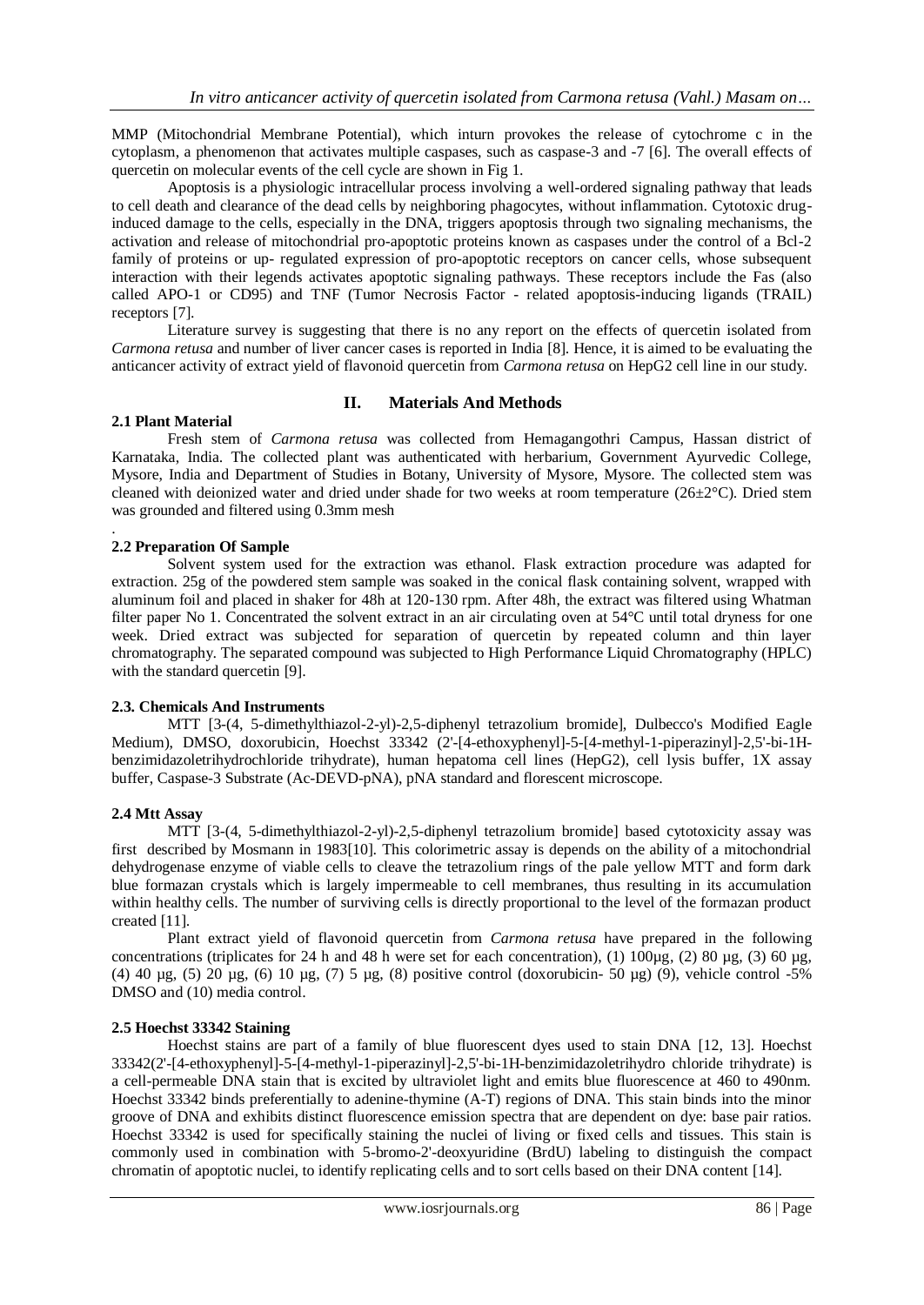#### **2.6 Caspase-3 Colorimetric Assay**

Caspase-3 colorimetric assay was carried out at Raghavendra Biotechnologies, Bangalore, Karnataka, India. Caspase-3, also known as CPP-32, Yama or Apopain is an intracellular cysteine protease that exists as a proenzyme, becoming activated during the cascade of events associated with apoptosis. Caspase-3 cleaves a variety of cellular molecules that contain the amino acid motif DEVD (The amino acid sequence Asp-Glu-Val-Asp) such as poly ADP-ribose polymerase (PARP- involved in apoptosis), the 70 kD protein of the U1 ribonucleoprotein and a subunit of the DNA dependent protein kinase. The presence of caspase-3 in cells of different lineages suggests that caspase-3 is a key enzyme required for the execution of apoptosis [15, 16, 17].

Caspase-3 colorimetric activity assay kits provide a simple and convenient means for assaying the activity of caspases that recognize the sequence DEVD. The assay is based on spectophotometric detection of the chromophore p-nitroaniline (pNA) after cleavage from the labeled substrate DEVD-pNA. The free pNA can be quantified using a spectrophotometer or a microtiter plate reader at 405 nm. Comparison of the absorbance of pNA from an apoptotic sample with an uninduced control allows determination of the fold increase in caspase-3 activity [18].

# **III. Results And Discussion**

## **3.1 Mtt Assay**

From MTT assay, after treatment with various concentrations of extract yield of flavonoid quercetin from Carmona retusa, parameters such as cell viability and percentage cytotoxicity were compared with untreated cells (vehicle). The photographs of anticancer activity of extract yield of flavonoid quercetin from *Carmona retusa* at various concentrations are presented in Fig 2 and 3. Decrease in cell viability and increase in cytotoxicity by extract yield of flavonoid quercetin from *Carmona retusa* was observed on HepG2 cell lines in a dose dependent manner, but a significant increase in cytotoxicity was observed for 100 µg/ml and 80 µg/ml doses of extract yield of flavonoid quercetin from *Carmona retusa* after 24 and 48 h of treatment on HepG2 cell line. Extract yield of flavonoid quercetin from *Carmona retusa* has shown maximum percentage of the cell death up to 96 % and 94 % after 24 and 48 h of treatment respectively. The least percentage of the cell death was observed at 5 µg/ml concentration of extract yield of flavonoid quercetin from *Carmona retusa* and it was only 7%. The IC<sup>50</sup> values of extract yield of flavonoid quercetin from *Carmona retusa* were found to be 53.07μg/ml and 54.31μg/ml for 24 and 48 h of incubation respectively and are presented graphically represented in Fig 4 and 5. There is no significant variation in % of the cell death at 24 and 48 h of incubation and hence it can be considered the 24 h of incubation for further work.

In HepG2 human hepatoma cells, quercetin blocks cell-cycle progression at the G1 phase, and exerts this effect through the increase of p21 and p27 and p53 [6]. Collectively, the proapoptotic effects of quercetin may result from multiple pathways. First, in MDA-MB-231 cells (breast adenocarcinoma), quercetin treatment increases cytosolic Ca<sup>2+</sup> levels and reduces the MMP, thus promoting activation of caspase  $-3$ ,  $-8$  and  $-9$  [19].

Many of the workers have followed the MTT assay to evaluate the anticancer activity of natural products such as hydroalcoholic extract of Tabernaemontana divaricate on Hela cell lines [20], the crude extract and fractions of Viburnum foetens are evaluated against f human breast and colorectal cancer cell lines [21], extracts of Rubia cordifolia, Plumbago zeylanica and Calophyllum inophyllum against MCF-7 and HT-29 cell lines <sup>[22]</sup>, resveratrol isolated from grapes against HL60 cells and normal PBL[23].

# **3.2 Hoechst 33342 Staining**

HepG2 cells treated with 53µg/ml of extract yield of flavonoid quercetin from *Carmona retusa* were examined by fluorescence microscopy after Hoechst 33342 staining to evaluate the effect of quercetin on the induction of apoptosis. As depicted in Figure 6, the cells showed marked morphological changes such as condensed and fragmented chromatin and the formation of apoptotic bodies after treatment for 24 h and 48 h. Quercetin may be a potential chemo preventive or therapeutic agent in hepatocarcinoma cells and further efforts to investigate these possibilities are needed [24]. Quercetin-mediated apoptosis may result from the induction of stress proteins, disruption of microtubules and mitochondrial, release of cytochrome c and activation of caspases [25, 26, 27].

Most of the workers have applied the Hoechst 33342 staining earlier to screen the novel anticancer agents. Antiproliferative and proapoptotic activities of triptolide (PG490) have been reported against human prostatic epithelial cells by Hoechst 33342 staining [28], anticancer property of cisplatin have evaluated against NCI-H460 lung cancer cells in vitro [29].

#### **3.3 Caspase-3 Colorimetric Assay**

The determination of anticancer activity of natural products by caspases assay is an important biochemical feature in apoptotic signaling and further determination to investigate whether the apoptosis was induced by the extracts [30]. We checked the effect of quercetin on the cascade of caspases that are crucial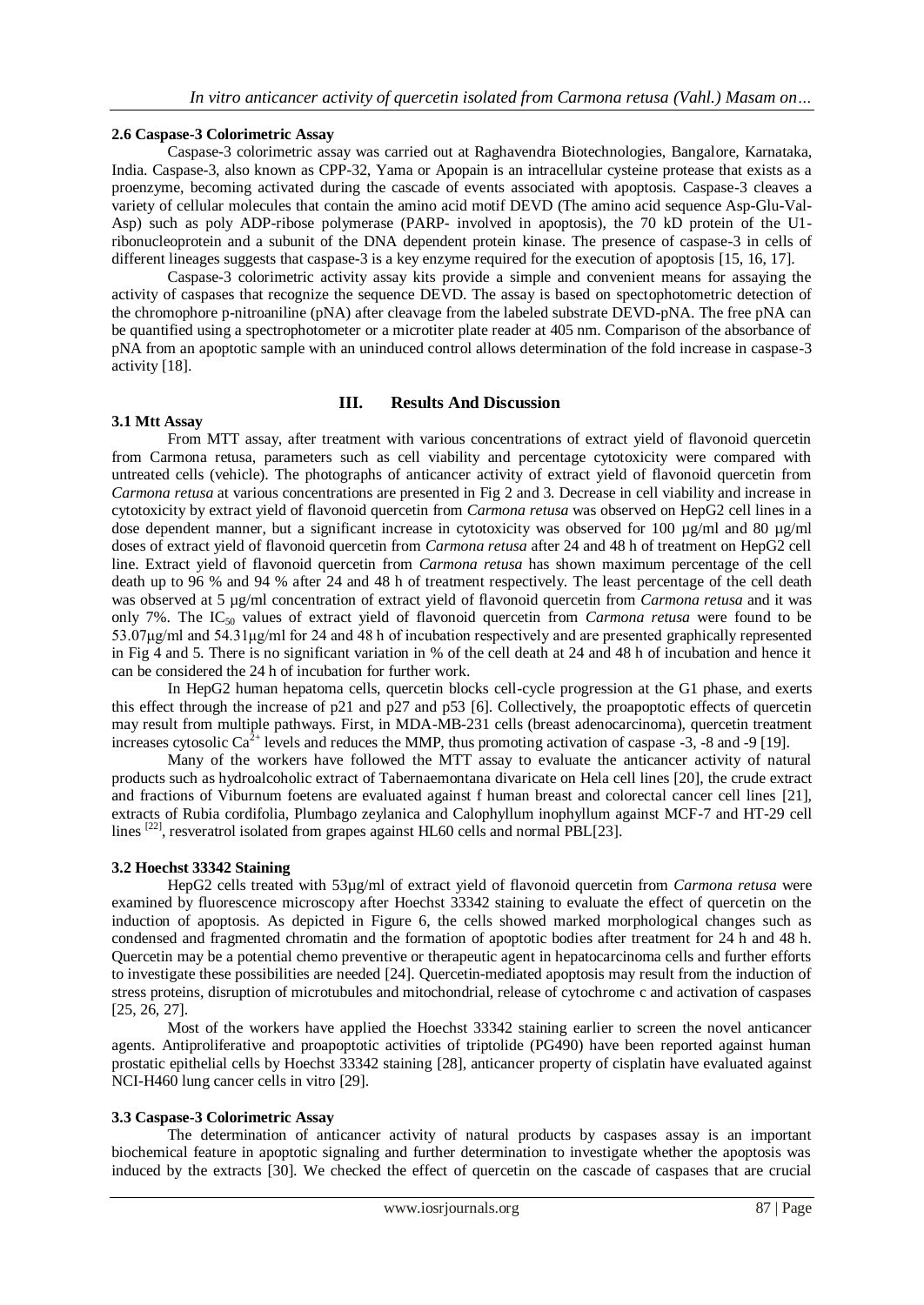initiators in the cell death pathways. Since caspase-3 is the main downstream effecter caspase that is present in most cell types and plays an important role in the execution of apoptosis cell death by cleaving the cellular substrates [31], we then compared treated and untreated control cells in order to ensure the effect of extract yield of flavonoid quercetin from Carmona retusa. Enzymatic activity of caspase-3 was increased gradually after 24 h and even 48 h of incubation as the concentration increased  $(5-100 \mu g/ml)$  and it is graphically represented Fig 7 and 8. A significant activation of caspase-3 observed at 100  $\mu$ g/ml of extract yield of flavonoid quercetin from *Carmona retusa* after 24 h and even 48 h of incubation.

Quercetins that significantly decrease HepG2 cell viability have similar effects on other cancer cell cultures such as leukemia, human colon, prostate, breast, lung cancer cells, and murine hepatoma [32]. The result showed that caspase-3 was significantly activated in the treated cells. Moreover, the activity was blocked by the broad range caspase-3 inhibitor (Ac-DEVD-CHO), suggesting that the apoptosis signaling induced by the extracts was a caspase-dependent pathway. Due to the defect in the apoptosis process in normal cells causes normal cells to turn into immortalized cancer cells. Hence, the induction of apoptosis in cancer cells is an important step that is expected for the development of novel anticancer drug [30]. Anticancer activity of zerumbone, a natural compound isolated from Zingiber zerumbet evaluated by caspase - 3 assay [33] and berberine, a natural product against human prostate carcinoma cells [34].



**Fig 1:** Effects of quercetin on molecular events of cell cycle (Courtesy: [www.hindawi.com\)](http://www.hindawi.com/)



 **Fig 2 A):** Effect of Media on HepG2 Cell line. **B)** Effect of Vehicle (5 % DMSO) on HepG2 Cell line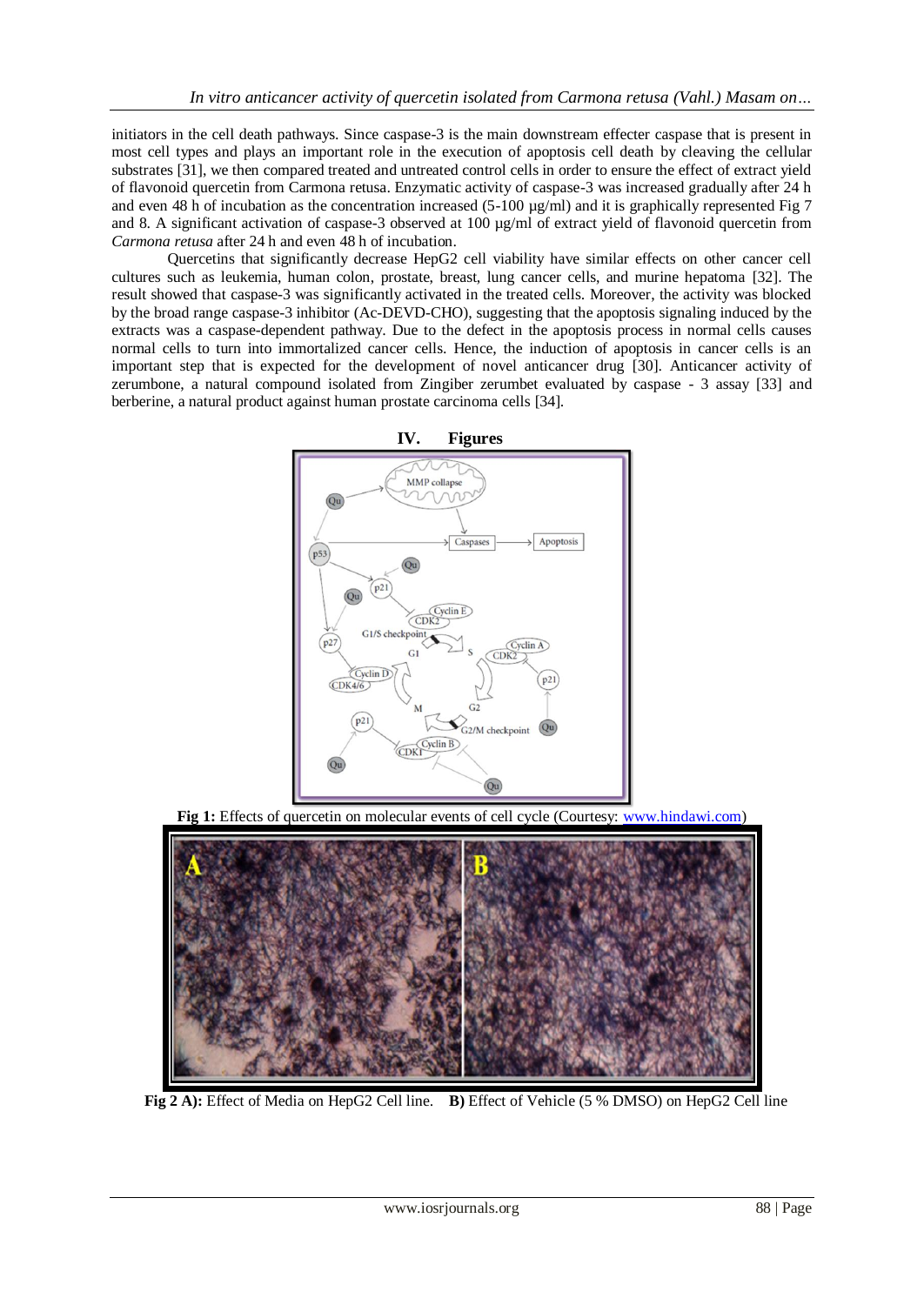

**Fig 3:** Antitumor activity of extract yield of flavonoid quercetin from *Carmona retusa* on HepG2 cells at various concentrations. **A)**100 µg, **B)** 80 µg, **C)** 60 µg, **D)** 40 µg, **E)** 20 µg, **F)** 10 µg and **G)** 5 µg



**Fig 4 :**Antitumor activity of extract yield of flavonoid quercetin (µg/ml) from *Carmona retusa* on HepG2 cells at various concentrations after 24 h incubation



**Fig 5:** Antitumor activity of extract yield of flavonoid quercetin (µg/ml) from *Carmona retusa* on HepG2 cells at various concentrations after 48 h incubation



**Fig 6:** Treated cells were stained with nuclear Hoechst 33342 and visualized under a fluorescence microscope after a 24 h and 48 h treatment. Red arrows indicate apoptotic bodies. Representative areas were photographed with 200X magnification. **(a)** – 24 h incubation, **(b)** – 48 h incubation and **(c)** – control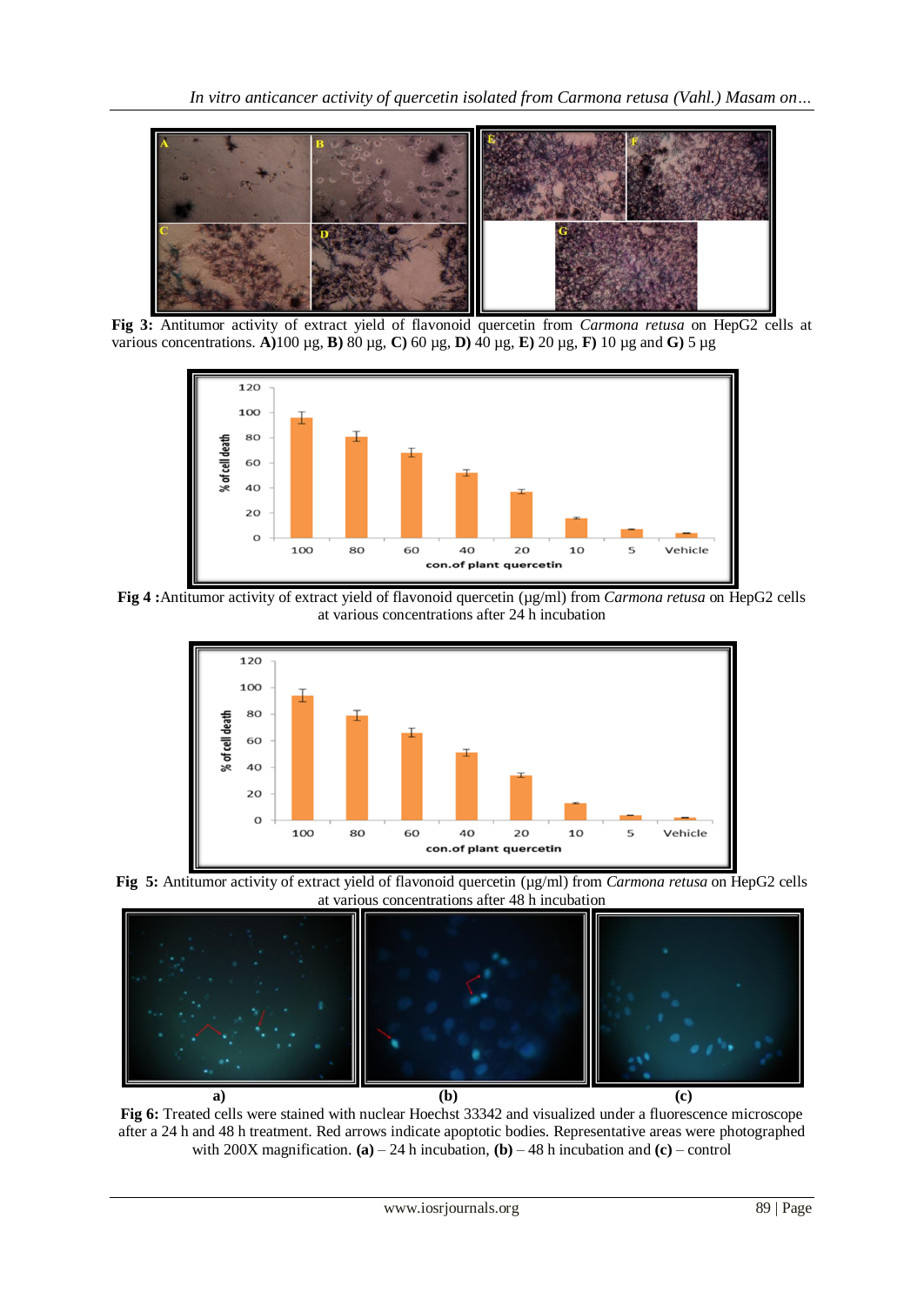

**Fig 7 Caspase-3 colorimetric assay of extract yield of flavonoid quercetin from** *Carmona retusa* **after 24 h of incubation**



**Fig 8 Caspase-3 colorimetric assay of extract yield of flavonoid quercetin from** *Carmona retusa* **after 48 h of incubation**

## **V. Conclusion**

In the present work, the quercetin was evaluated for its anticancer activity against HepG2 cell lines. Quecrectin have shown a significant effect in all the assays applied in the study. Hence, the plant extract yield of flavanoid quercetin could be used as anticancer agent which required further in vivo studies.

## **Acknowledgment**

Authors are thankful to **Dr. M.R.Hulinaykar**, Managing Trustee, Sri Shridevi Charitable Trust (R.), Tumkur and **Dr. K.Sukumaran**, Principal, Shridevi Institute of Engineering and Technology, Tumkur for providing laboratory facilities. Authors are acknowledged to **Dr. P. Sharanappa**, Assistant Professor, Department of Studies in Biosciences, University of Mysore, Hassan for identification and collection of our plant.

#### **References**

- [1] P Vishnu Priya, K Radhika, R Siva Kumar, M Sri Ramchandra, Y Prameela Devi and A.S Rao, Evaluation of anti-cancer activity of Tridax procumbens flower extracts on PC- 3 cell lines, Pharmanest - An International Journal of Advances in Pharmaceutical Sciences, 2, 2011, 28-30.
- [2] D Viral, P Shivanand and Jivani N.P, Anticancer Evaluation of Adiantum venustum Don, Journal of Young Pharmacists, 3, 2011, 48–54.
- [3] S Parimalakrishnan, D Akalanka, S Anton, G.D Arul, R Manavalan and N Sridhar, Studies of anticancer and antipyretic activity of Bidens pilosa whole plant, African Health Sciences, 6, 2006, 27–30.
- [4] A.E.M Seufi, S.S Ibrahim, T.K Elmaghraby and E.E Hafez, Preventive effect of the flavonoid, quercetin, on hepatic cancer in rats via oxidant/antioxidant activity: molecular and histological evidences, Journal of Experimental and Clinical Cancer Research, 28, 2009, 1-8.
- [5] T Su-Ni, S Chandan, N Dara, M Daniel, S Sharmila and K.S Rakesh, The dietary bioflavonoid quercetin synergizes with epigallocathechin gallate (EGCG) to inhibit prostate cancer stem cell characteristics, invasion, migration and epithelialmesenchymal transition, Journal of Molecular Signaling, 5, 2010, 1-15.
- [6] G Lara, P Marcello, N Milena, P.M Jonas, D.B Sara, R Erika, B Linda, L.C Edwin and C Andrea, Quercetin and cancer chemoprevention, Evidence-Based Complementary and Alternative Medicine, 2011, 1-15.
- [7] S.N Ajit and S.D Divyakant, Anticancer drug development- unique aspects of pharmaceutical development, Pharmaceutical Perspectives of Cancer Therapeutics, 2009, 49-92.
- [8] J Ferlay, F Bray, P Pisani and D.M Parkin, Cancer incidence, mortality and prevalence worldwide, Globocan 2008, 1, 2010.
- [9] C.P Chandrappa, M Govindappa, N.V Anil Kumar, Channabasava, N Chandrasekar, T Umashankar and K Mahabaleshwara, Identification and separation of quercetin from ethanol extract of *Carmona retusa* by thin layer chromatography and high performance liquid chromatography with diode array detection, World Journal of Pharmacy and Pharmaceutical Sciences, 3, 2014, 2020-29.